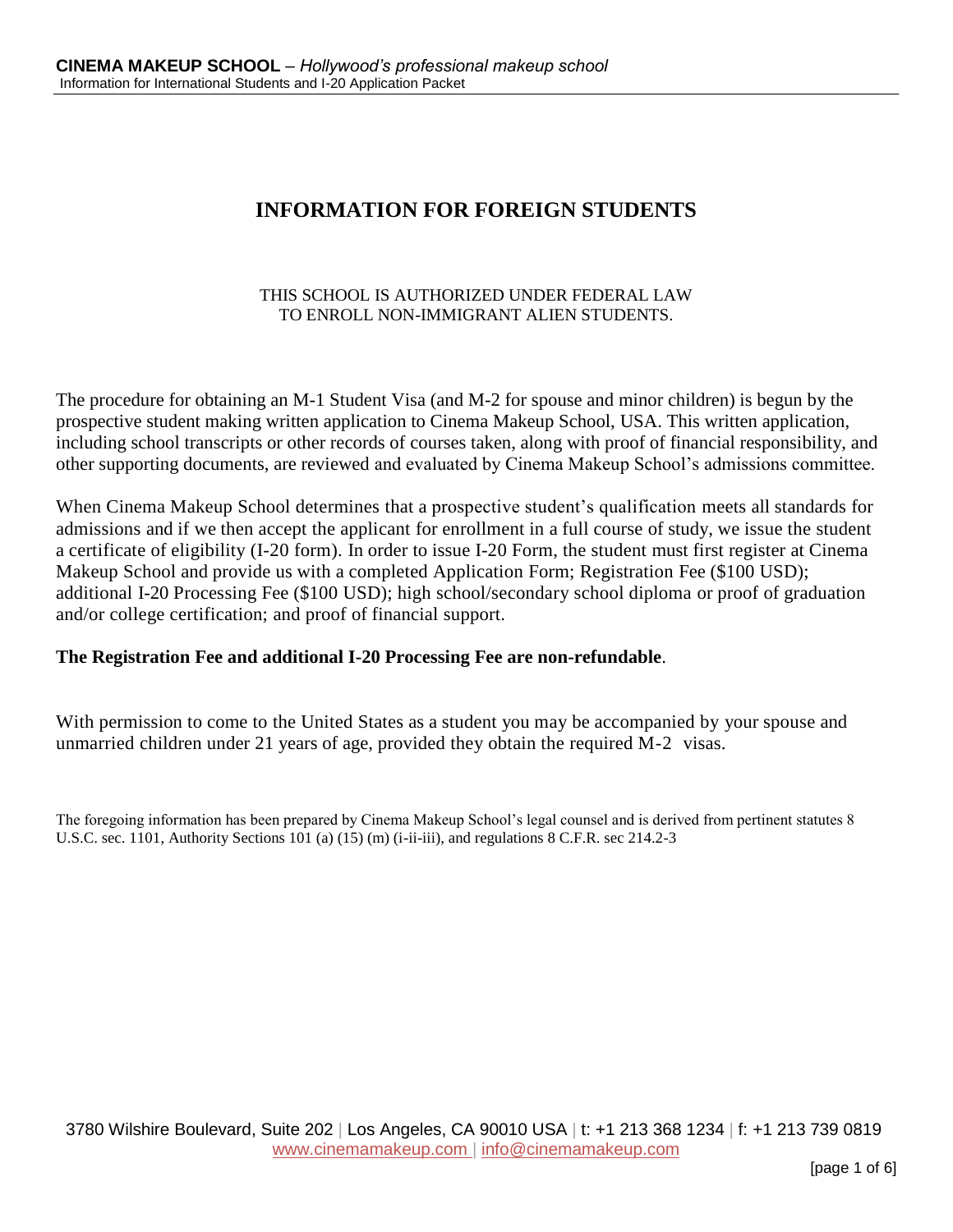# **INTERNATIONAL STUDENT INFORMATION**

#### **Tuition and Registration Fee Payment Options**

If a student plans to bring travelers checks to America to make payments for tuition and other expenses, the student must clear travelers checks eight (8) days prior to the first day of class so that the funds will be available in U.S. currency one (1) business day prior to the first day of class.

If the student chooses to wire the Registration Fee (\$100) and/or the tuition payment directly into the school's account, he/she may do so.

#### **Material & Laboratory Fees**

The student's estimated cost for materials and lab fees are as follows for our programs:

| <b>PROGRAM</b>                           | <b>Materials</b> | <b>Lab Fee</b> |
|------------------------------------------|------------------|----------------|
| Master Makeup Program                    | 2.620.00 USD     | 2.100.00 USD   |
| <b>Creature Concept Design Program</b>   | <b>85.00 USD</b> | 225.00 USD     |
| <b>High Fashion Photographic Program</b> | 1,770.00 USD     | 150.00 USD     |

#### **Internet Information**

For general information on Visas and studying abroad, please visit Study USA website: [www.studyusa.com.](http://www.studyusa.com/) For more specific information on studying at Cinema Makeup School, please visit [http://www.cinemamakeup.com/admissions/enrollment-process/international-applicants/.](http://www.cinemamakeup.com/admissions/enrollment-process/international-applicants/)

#### **Procedures for Wire Transfer**

If you are interested in paying via wire transfer, please call the school at  $+1$  213 368 1234 or send an email to [info@cinemamakeup.com.](mailto:info@cinemamakeup.com)

\*ICE (U.S. Immigration and Customs Enforcement) and SEVIS (Student and Exchange Visitor Information Service) require a fee of \$350. $^{00}$  (SEVIS Form I-901 fee) for processing the M-1 student visa. You can pay at this address: [https://www.fmjfee.com/index.jhtml.](https://www.fmjfee.com/index.jhtml) This payment will have to be made before you attend your interview with the U.S. Consulate.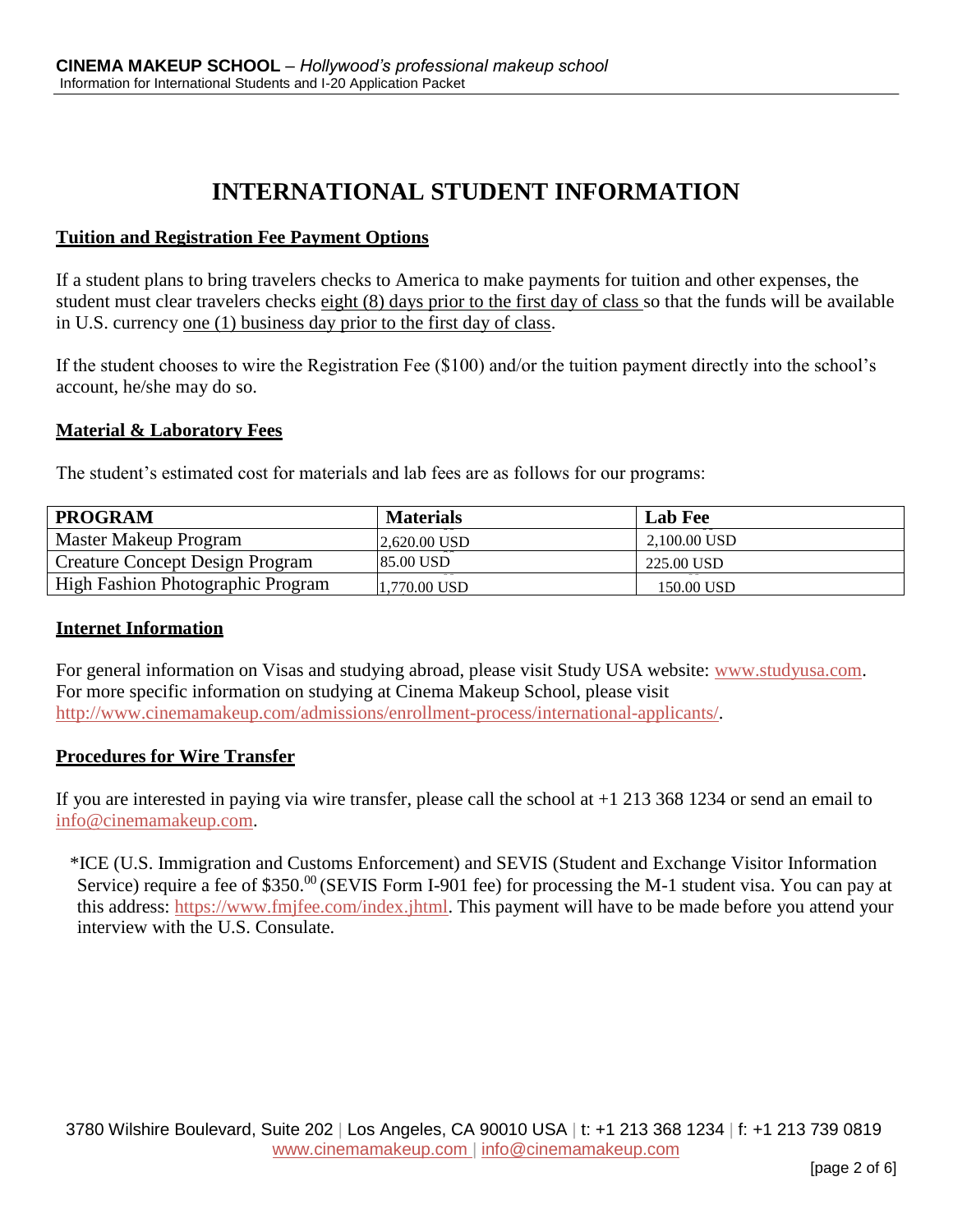## **INTERNATIONAL STUDENT APPLICATION FOR ADMISSIONS**

This form provides information required to complete the I-20 form. Please fill out the form completely, and submit it to Cinema Makeup School accompanied by all supporting documentation, the (non-refundable) \$100 registration fee, and the additional (non-refundable) \$100 I-20 processing fee to avoid any delay in processing.

|                                                                                                                                                                                      | PERSONAL INFORMATION :                                                                                                                                                                                                                                                                                                                                                                                                                                                                                                                                                                                                                                                                                                                      |                                          |                                |
|--------------------------------------------------------------------------------------------------------------------------------------------------------------------------------------|---------------------------------------------------------------------------------------------------------------------------------------------------------------------------------------------------------------------------------------------------------------------------------------------------------------------------------------------------------------------------------------------------------------------------------------------------------------------------------------------------------------------------------------------------------------------------------------------------------------------------------------------------------------------------------------------------------------------------------------------|------------------------------------------|--------------------------------|
| <b>NAME ON</b><br>PASSPORT:                                                                                                                                                          | [Given Name]                                                                                                                                                                                                                                                                                                                                                                                                                                                                                                                                                                                                                                                                                                                                | [Surname]                                |                                |
| <b>DATE OF</b><br><b>BIRTH:</b>                                                                                                                                                      | [MM/DD/YYYY]                                                                                                                                                                                                                                                                                                                                                                                                                                                                                                                                                                                                                                                                                                                                | <b>GENDER:</b>                           | [Circle one]<br>Male<br>Female |
| <b>COUNTRY OF</b><br><b>BIRTH:</b>                                                                                                                                                   |                                                                                                                                                                                                                                                                                                                                                                                                                                                                                                                                                                                                                                                                                                                                             | <b>COUNTRY OF</b><br><b>CITIZENSHIP:</b> |                                |
| TELEPHONE:                                                                                                                                                                           |                                                                                                                                                                                                                                                                                                                                                                                                                                                                                                                                                                                                                                                                                                                                             | EMAIL:                                   |                                |
| <b>STREET</b><br><b>ADDRESS:</b>                                                                                                                                                     | PERMANENT INTERNATIONAL MAILING ADDRESS :<br>[number, street, building/office/apartment/etc.]                                                                                                                                                                                                                                                                                                                                                                                                                                                                                                                                                                                                                                               |                                          |                                |
| CITY:                                                                                                                                                                                |                                                                                                                                                                                                                                                                                                                                                                                                                                                                                                                                                                                                                                                                                                                                             | STATE/PROVINCE:                          |                                |
| <b>COUNTRY:</b>                                                                                                                                                                      |                                                                                                                                                                                                                                                                                                                                                                                                                                                                                                                                                                                                                                                                                                                                             | POSTAL CODE:                             | [if applicable]                |
| <b>COURSE SELECTION:</b><br>$( \ )$<br>No Track<br>$( \ )$<br>()                                                                                                                     | Please fill in the circle of the track you plan to take:<br><b>The Complete Track</b> [includes Master Makeup Program + ALL advanced and concept classes]<br>The FX Track [includes Master Makeup Program + Creature Maquette Sculpture, Digital FX, ZBrush, and Advanced Lab Techniques]<br>Please fill in the circle of the program you plan to take:<br>Master Makeup Program [includes Beauty, Airbrush, Photographic Hairstyling, Character, Prosthetics, and Special Makeup Effects]<br>High Fashion / Photographic Program [includes Beauty, Airbrush, and Photographic Hairstyling]<br>Creature Concept Design Program [Digital FX Makeup, Creature Maquette, ZBrush Digital Design]<br>No Program / Individual Classes [see below] |                                          |                                |
| <b>Character Makeup</b><br>$\left(\right)$<br><b>Prosthetic Makeup</b><br>O<br><b>Special Makeup Effects</b><br>$\left(\right)$<br><b>Sketch/Paint Class</b><br>$\left(\right)$<br>O | Please fill in the circle of any individual classes you plan to take outside of, or in addition to the program selected above:<br><b>Advanced Beauty Theory (ABT)</b><br><b>Advanced Lab Techniques (ALT)</b>                                                                                                                                                                                                                                                                                                                                                                                                                                                                                                                               |                                          |                                |
| <b>DESIRED START</b><br>DATE:                                                                                                                                                        | [MM/DD/YYYY]                                                                                                                                                                                                                                                                                                                                                                                                                                                                                                                                                                                                                                                                                                                                |                                          |                                |

3780 Wilshire Boulevard, Suite 202 | Los Angeles, CA 90010 USA | t: +1 213 368 1234 | f: +1 213 739 0819 www.cinemamakeup.com | info@cinemamakeup.com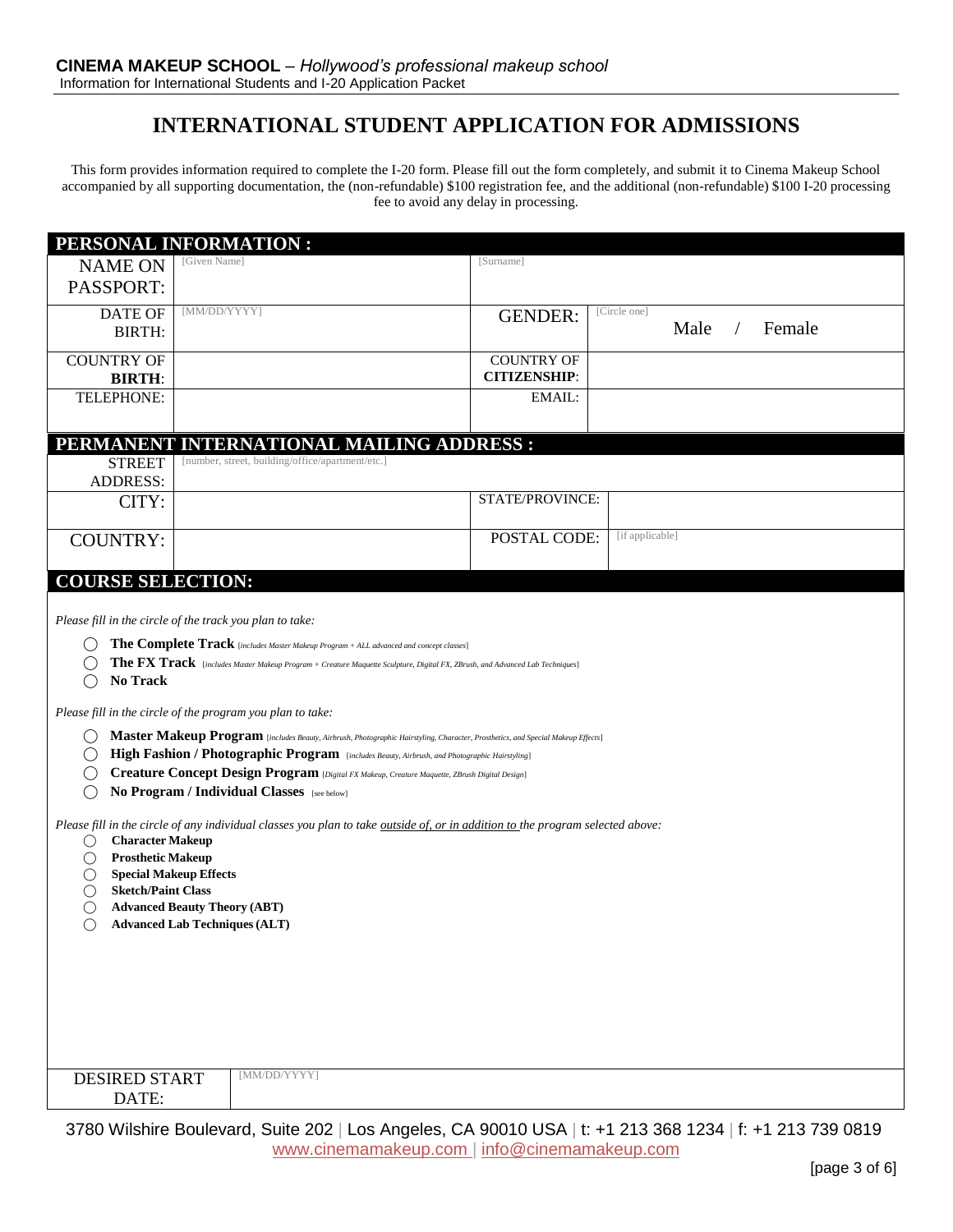| PAYMENT:                                                                                                                                    |             |                                              |             |             |
|---------------------------------------------------------------------------------------------------------------------------------------------|-------------|----------------------------------------------|-------------|-------------|
| How was your \$100 Registration Fee paid?                                                                                                   |             |                                              |             |             |
| <b>Enclosed Check</b><br><b>Wire Transfer (Receipt Enclosed)</b><br><b>Submitted Online</b>                                                 |             |                                              |             |             |
| How was your \$100 I-20 Processing Fee paid?                                                                                                |             |                                              |             |             |
| <b>Enclosed Check</b><br><b>Wire Transfer (Receipt Enclosed)</b><br><b>Submitted Online</b>                                                 |             |                                              |             |             |
| <b>LANGUAGE PROFICIENCY</b>                                                                                                                 |             |                                              |             |             |
| What is your present knowledge of English? (please assess below)                                                                            |             |                                              |             |             |
| Reading<br>Writing<br>Listening<br>Speaking                                                                                                 | <b>GOOD</b> | <b>FAIR</b>                                  | <b>POOR</b> | <b>NONE</b> |
| <b>FINANCIAL SUPPORT:</b>                                                                                                                   |             |                                              |             |             |
| All applicants who will enter the U.S. on a student visa must complete the following questions about financial support.                     |             |                                              |             |             |
| What is your source of financial support? (select one)<br><b>Self</b><br><b>Parent</b><br><b>Family Member</b><br>Friend                    |             |                                              |             |             |
| Current account balance:                                                                                                                    |             |                                              |             |             |
| Name of bank:                                                                                                                               |             |                                              |             |             |
|                                                                                                                                             |             |                                              |             |             |
| FOR EFFICENT PROCESSING, PLEASE ATTACH BANK STATEMENTS. THESE MUST<br>INCLUDE A CURRENT DATE, ACCOUNT BALANCE AND SHOW FUNDS IN US DOLLARS. |             |                                              |             | [Continued] |
| 3780 Wilshire Boulevard, Suite 202   Los Angeles, CA 90010 USA   t: +1 213 368 1234   f: +1 213 739 0819                                    |             | www.cinemamakeup.com   info@cinemamakeup.com |             |             |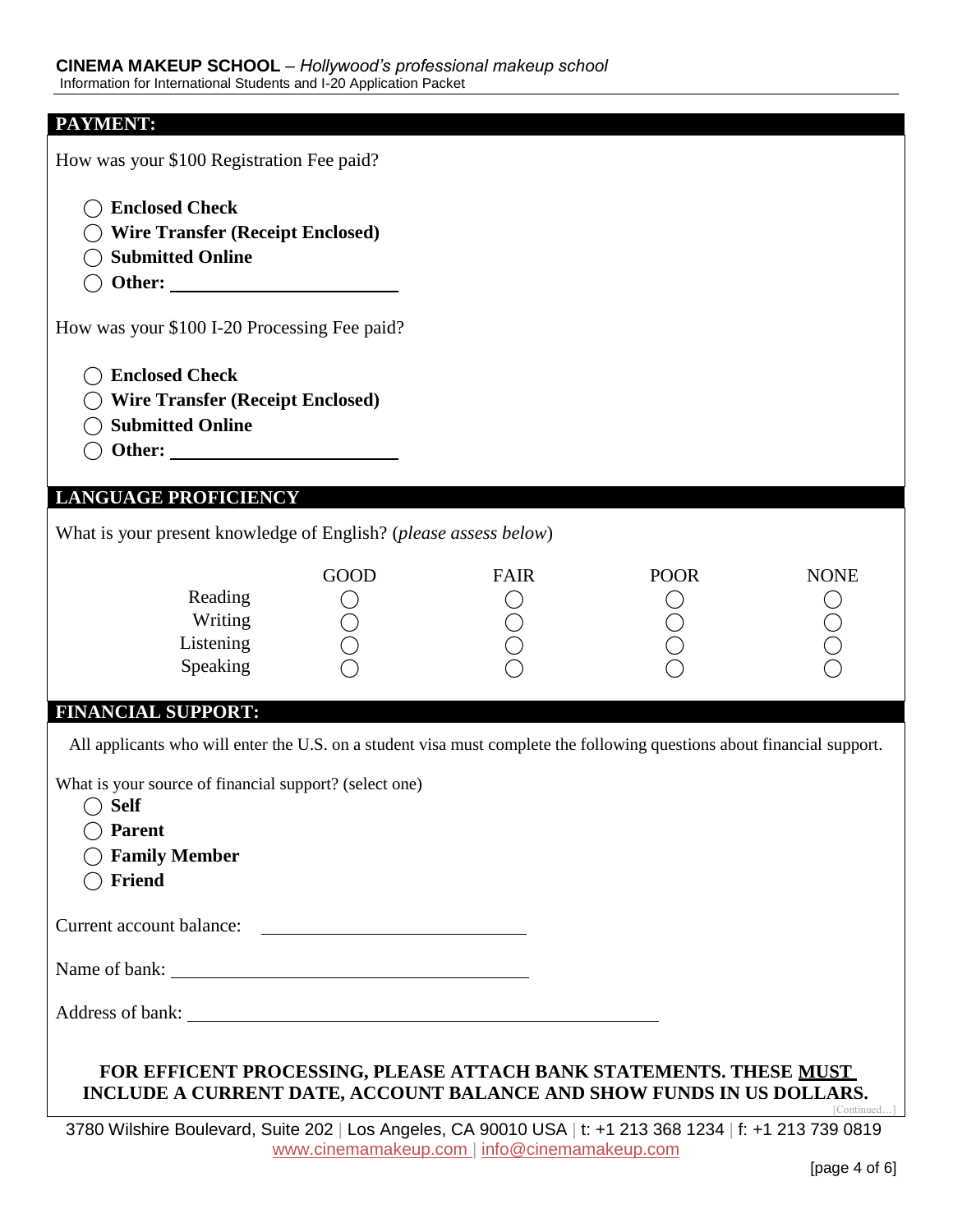|                                     | <b>FINANCIAL SUPPORT (Cont'd):</b>                                                                                                                                                                             |                      |                    |
|-------------------------------------|----------------------------------------------------------------------------------------------------------------------------------------------------------------------------------------------------------------|----------------------|--------------------|
| student's financial sponsor.        | If financial support is not coming from the student, the following statement MUST be completed by the                                                                                                          |                      |                    |
|                                     |                                                                                                                                                                                                                |                      |                    |
|                                     |                                                                                                                                                                                                                |                      |                    |
|                                     | enrolled at Cinema Makeup School                                                                                                                                                                               |                      |                    |
|                                     | The Student is my (state relationship between Student and Financial Sponsor)                                                                                                                                   |                      |                    |
|                                     | Signature of Financial Sponsor: 2008 2010 11:00:00 12:00:00 12:00:00 12:00:00 12:00:00 12:00:00 12:00:00 12:00                                                                                                 |                      | Date: <u>Date:</u> |
|                                     | <b>EMERGENCY CONTACT (preferably in the United States):</b>                                                                                                                                                    |                      |                    |
| NAME:                               |                                                                                                                                                                                                                | <b>RELATIONSHIP:</b> |                    |
| <b>ADDRESS:</b>                     |                                                                                                                                                                                                                |                      |                    |
| TELEPHONE:                          |                                                                                                                                                                                                                | EMAIL:               |                    |
| <b>REFERENCES:</b>                  |                                                                                                                                                                                                                |                      |                    |
| 1.                                  | [NAME]                                                                                                                                                                                                         | [ADDRESS]            | [PHONE]            |
| $\overline{2}$ .                    | [NAME]                                                                                                                                                                                                         | [ADDRESS]            | [PHONE]            |
| <b>WORK HISTORY:</b>                |                                                                                                                                                                                                                |                      |                    |
| <b>CURRENT</b>                      |                                                                                                                                                                                                                | <b>SUPERVISOR:</b>   |                    |
| <b>EMPLOYER:</b><br><b>ADDRESS:</b> |                                                                                                                                                                                                                |                      |                    |
|                                     |                                                                                                                                                                                                                |                      |                    |
| PHONE:                              |                                                                                                                                                                                                                | <b>YEARS</b>         |                    |
|                                     |                                                                                                                                                                                                                | <b>EMPLOYED:</b>     |                    |
| <b>POSITION</b><br>HELD:            |                                                                                                                                                                                                                |                      |                    |
| <b>EDUCATION:</b>                   |                                                                                                                                                                                                                |                      |                    |
|                                     | All students enrolled at Cinema Makeup School must have proof of a high school / secondary school diploma or<br>its equivalent. Proof of your diploma (such as a photocopy) should accompany this application. |                      |                    |
|                                     | Did you attend high school / secondary school?                                                                                                                                                                 | $\bigcap$ Yes        | $\bigcirc$ No      |
|                                     | School Name: Changes and School Name: Changes and School Name: Changes and School Name:                                                                                                                        |                      |                    |
|                                     | City: City: City: City: City: Country:                                                                                                                                                                         |                      |                    |

3780 Wilshire Boulevard, Suite 202 | Los Angeles, CA 90010 USA | t: +1 213 368 1234 | f: +1 213 739 0819 www.cinemamakeup.com | info@cinemamakeup.com